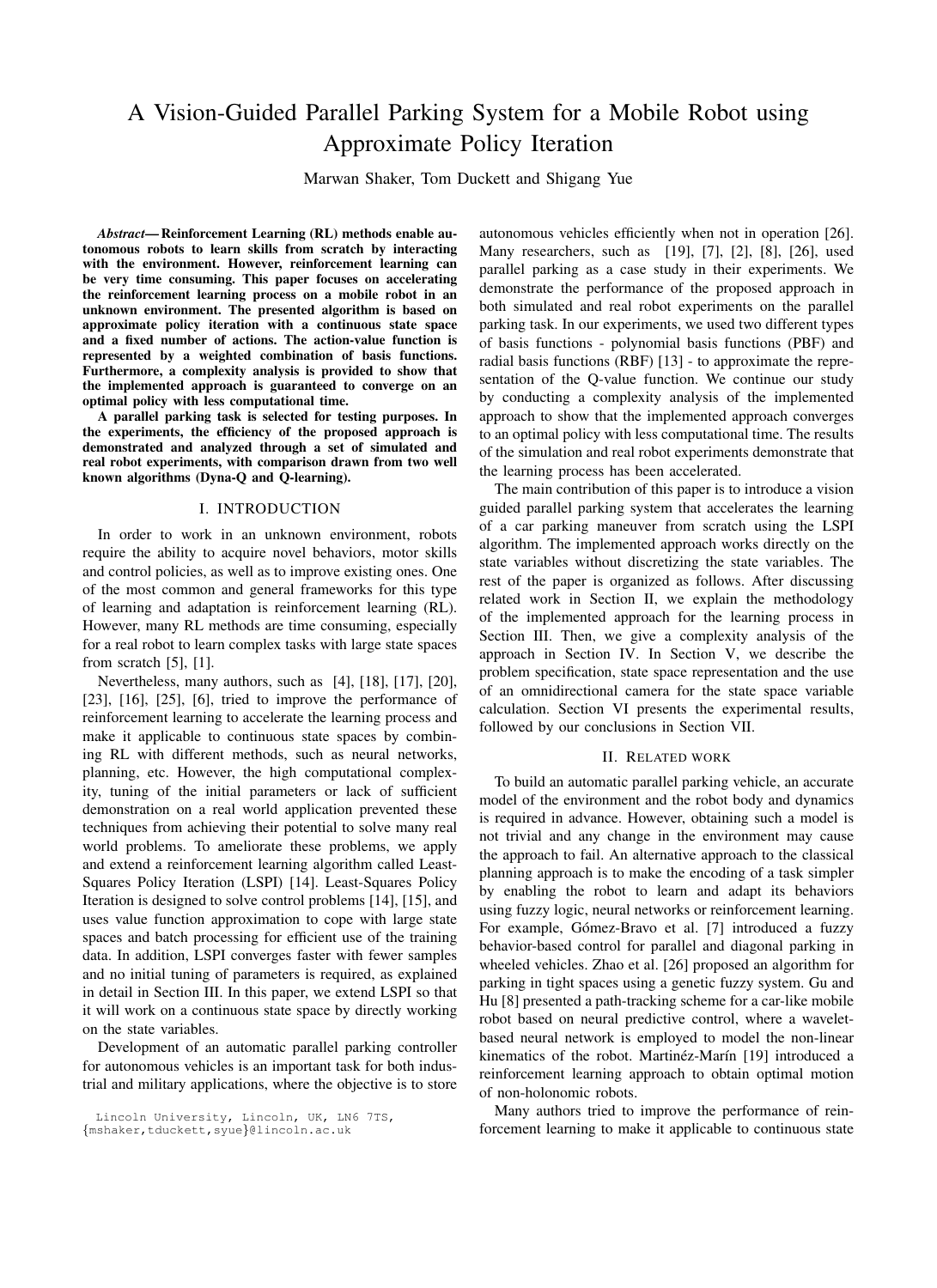spaces by combining it with different methods (such as a neural network, etc). Millán et al. [20] presented a modification of Q-learning that works in continuous domains. The modification is based on an incremental topology preserving map (ITPM) to partition the input space, and incorporation of a bias to initialize the learning process. The continuous state-action Q-learning approach has been evaluated on a real robot that must learn to follow walls. Mahadevan [17] introduced an enhancement of the policy iteration approach called Representation Policy Iteration (RPI). RPI uses spectral graph theory [3] to build basis representations for smooth value-functions on graphs induced by MDP. The approach represents the action-value functions using a function approximator based on a number of basis functions. Johns et al. [10] introduced an extension of Mahadevan's [17] work by providing a compact spectral bases function representation using Kronecker Factorization. Mahadevan et al. [18] presented a framework for simultaneously learning in continuous MDPs, where a least-squares policy iteration method is used to learn the control policy. The proposed approach was demonstrated using the standard benchmark tasks of an inverted pendulum and mountain car.

Our approach differs from the above approaches in that we learn the control policy from scratch on the real robot using only vision for state estimation, and that the time and number of trials required to learn the parallel parking task is significantly reduced using approximate policy iteration. In addition, it required less computation time compared to policy iteration and value iteration approaches.

#### III. METHODOLOGY

## <span id="page-1-0"></span>*A. Least-Squares Policy Iteration*

In this work, we applied least-squares policy iteration (LSPI) [14], [15] as the learning algorithm for the following several factors:

- 1) LSPI converges faster with fewer samples than traditional approaches (such as gradient-descent, Q-learning and Dyna-Q), since the samples are used more efficiently. This property comes from the fact that LSPI evaluates the policy with a single pass over the set of samples, and all the samples can be used in each iteration to evaluate the policy.
- 2) LSPI is particularly suited to mobile robot applications because it does not require careful tuning of initial parameters, e.g., learning rate. As it has no learning rate parameters to tune, and does not take gradient steps, there is no risk of overshooting, oscillation or divergence, which are difficulties many other algorithms have to face. This property comes from the fact that the policy is evaluated over a history of samples. Thus, LSPI is insensitive to initial parameter settings.
- 3) LSPI learns the weights of the linear functions, which can update the Q-values based on the most updated information regarding the features, while Q-learning makes a decision directly based on Q-values.

LSPI approximates Q-values,  $Q^{\pi}$ , for a given policy,  $\pi$ , with a parametric function approximation instead of evaluating the optimal state-action values function directly to find the optimal policy. More precisely, the action-value function is approximated as a linear weighted combination of  $k$  basis functions (features):

<span id="page-1-1"></span>
$$
Q(s, a) \approx \hat{Q}^{\pi}(s, a, w) = \sum_{i=1}^{k} \phi_i(s, a) w_i = \Phi(s, a)^T W,
$$
\n(1)

where  $\phi_i$  is the  $i^{th}$  basis function and  $w_i$  is its weight in the linear equation,  $W$  is the weights vector,  $k$  is the number of basis functions (features),  $s$  is the current state and  $a$  is the current action. The  $k$  basis functions (features) represent information extracted from the state-action pairs. They were designed manually in our experiments.

With the help of Eq. [1,](#page-1-1) the TD update equation given in [24] can be re-written as  $\Phi W \approx R + \gamma P \Pi_{\pi} \Phi W$ , where  $\Phi$  is a (|S||A|  $\times$  k) matrix, representing the basis functions for all state-action pairs, where  $|S|$  and  $|A|$  are the total number of states and actions respectively. This equation can be reformulated [14] as:  $\Phi^T(\Phi - \gamma P \Pi_{\pi} \Phi) W = \Phi^T R$ , where  $P$  is a stochastic matrix that contains the transition model of the process, and  $R$  is a vector that contains the reward values.

The weights W of the linear function  $\hat{Q}^{\pi}$  can be extracted by solving the following linear system of equations [14]:

$$
W = A^{-1}b,\t\t(2)
$$

<span id="page-1-2"></span>
$$
A = \Phi^T (\Phi - \gamma P \Pi_\pi \Phi), \tag{3}
$$

$$
b = \Phi^T R, \tag{4}
$$

but the values of  $P$  and  $R$  will be unknown or too large to be used in practice. To overcome this problem, LSPI learns A and b by sampling from the environment. A sample is defined as  $\{s, a, s', r\}$ , where s, a, s', r are the current state, action, next state, and immediate reward, respectively. Given a set of samples,  $D = \{\{s_i, a_i, s'_i, r_i\} | i = 1, 2, ..., L\}$ , an approximate form of  $\Phi$ ,  $P\Pi_{\pi}\Phi$  and R can be constructed as follows:

$$
\hat{Q} = \begin{pmatrix} \phi(s_1, a_1)^T \\ \cdots \\ \phi(s_L, a_L)^T \end{pmatrix}, \tag{5}
$$

$$
\widehat{P\Pi_{\pi}\Phi} = \begin{pmatrix} \phi(s'_1, \pi(s'_1))^T \\ \dots \\ \phi(s'_L, \pi(s'_L))^T \end{pmatrix}, \quad (6)
$$

$$
\hat{R} = \begin{pmatrix} r_1 \\ \cdots \\ r_L \end{pmatrix}.
$$
 (7)

With  $\Phi$ ,  $P\Pi_{\pi}\Phi$  and R, the optimal weights can be found using Eq. [2.](#page-1-2) Thus, by combining the policy-search efficiency of approximate policy iteration with the data efficiency of approximate estimation of the Q-value function, we obtain the Least-Square Policy Iteration (LSPI) algorithm [15]. The aim of LSPI is to learn a policy,  $\pi$ , that maximizes the corresponding Q-function.

The policy evaluation step of the approximate policy iteration depends on the Q-value function estimation de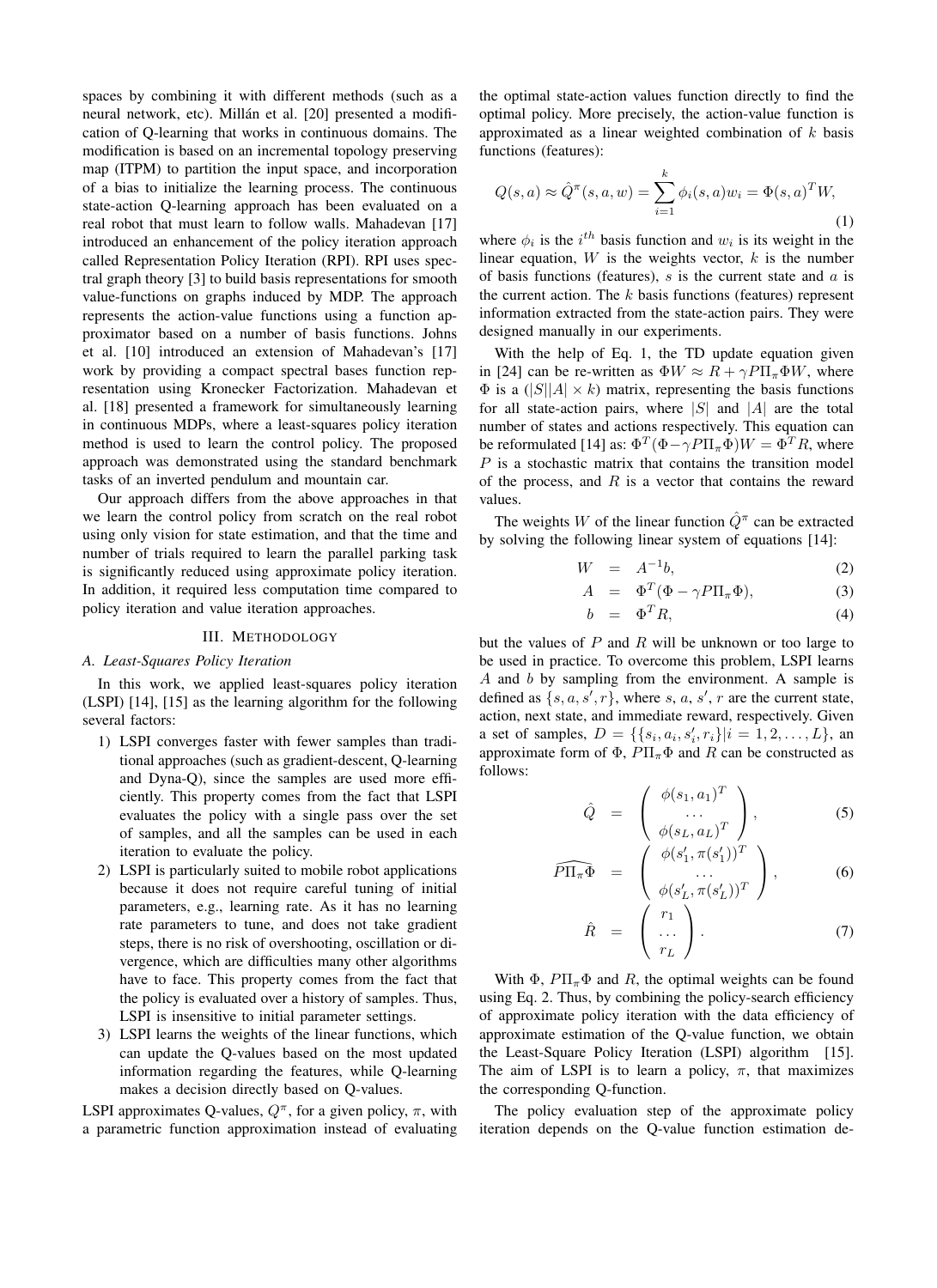scribed in Eq. [1.](#page-1-1) So, whenever a new sample is collected, the weights of the approximation are updated. After the policy evaluation phase is finished processing, the policy improvement starts by selecting a policy that maximizes the approximate representation of the Q-value, as shown in Eq. [8.](#page-2-1)

<span id="page-2-1"></span>
$$
\pi(s|w) = \arg\max_{a} \phi(s, a)^T w.
$$
 (8)

Lagoudakis and Parr [14], [15], show that these estimates converge on the optimal weights of the linear function approximation as the number of samples increases. To study the performance of the implemented approach, we provide a complexity analysis in Section [IV.](#page-2-0)

## *B. Modified Basis Function (Feature) Representation*

In standard RL algorithms, the agent perceives the current state of the agent in the environment, denoted by s, and then executes an action a. This unique number, s, is extracted from the state space variable by discretizing the state space variables [22]. Alternatively, an approximate representation using a number of basis functions can be used, where any state, s, in the state space is approximated by a linear combination of  $k$  basis functions. However, the current state, s, is still abstracted from a number of input state variables. In this section, we explained how to avoid this abstraction by working directly with the state variables.

By contrast, in the proposed approach, the idea is to make  $\phi_i$  represent a continuous state variable instead of representing a specific number abstracted from the state variables. LSPI calculates the  $k$  basis functions (features) for the current situation of the agent in the environment, where the current situation is represented by a unique number called the current state  $s$ , where  $s$  is abstracted from the state variables. We extend this by making LSPI calculate the  $k$  basis functions (features) directly from the state variables  $(SV_1, SV_2, \ldots, SV_n)$  as shown in Fig. [1.](#page-2-2)





(b) Modified Feature Representation

# <span id="page-2-2"></span>Fig. 1. Feature Representation

Assume that we have  $|A|$  actions that can be performed by the agent. Then  $\phi$  will comprise |A| vectors of k elements (independent of the current state, s, in the state space  $|S|$  but dependent on the state variables to compute the features in each element of  $\phi$ ). Thus, Eq. [1](#page-1-1) is changed to

$$
\hat{Q}^{\pi}(SV, a; W) = \sum_{i=1}^{k} \phi_i(SV, a) w_i = \Phi(SV, a)^T W, \quad (9)
$$

where  $SV = \{SV_1, SV_2, \ldots, SV_n\}, SV_1, SV_2, \ldots, SV_n$ represent  $n$  state variables. The new feature representation provides a way to deal with a continuous state space by working directly with the state space variables.

More specifically, each interaction between the agent and the environment provides a sample  $\{SV, a, r, SV\}$  (SV is initialized randomly at the first step), which describes the reward,  $r$ , received upon executing action,  $a$ , in the state variables,  $SV$ , and ending in state  $S\dot{V}$ . At any time, the estimates of the weights of the linear function  $\hat{Q}^{\pi}$  can be extracted by solving the system of equations  $w = A^{-1}b$  [15] as shown in Eq. [2,](#page-1-2) where the collected samples are used to update  $A$  and  $b$  as follows:

<span id="page-2-5"></span>
$$
\tilde{A}^{t+1} = \tilde{A}^t + \phi(SV_t, a_t)(\phi(SV_t, a_t) - \gamma\phi(SV'_t, \pi(SV'_t)))^T, \tag{10}
$$

$$
\tilde{b}^{t+1} = \tilde{b}^t + \phi(SV_t, a_t)r_t, \qquad (11)
$$

where  $(SV_t, a_t, r_t, SV'_t)$  is the  $t^{th}$  sample of experience from a trajectory generated by the agent. Thus, LSPI does not explicitly estimate the probability of state transition, P, and reward function, R, because they will be either unknown or too large to be used in practice. It rather estimates the Q-function directly from interactions with the environment through samples. The computation of  $A$  and  $b$ , derived from the samples, and the resulting  $W^{\pi}$  from solving the linear system of equations,  $AW^{\pi} = b$ , is repeated for a number of iterations or until the algorithm reaches the optimal policy.

Here, we explain how the basis functions (features) are calculated in our experiments. For every action, one subvector of  $\phi$  is filled with hand coded values that represent a specific action, while the rest of the sub-vectors will be equal to zero. The first element of the hand-coded sub-vector is equal to 1 and the remaining elements of the sub-vector are calculated using PBF shown in Eq. [12](#page-2-3) or RBF shown in Eq. [13:](#page-2-4)

<span id="page-2-4"></span><span id="page-2-3"></span>
$$
\phi_i(SV, a) = \phi_{i-1}(SV, a) * (\sum_{j=1}^n SV_j) / (\sum_{j=1}^n SV_{max_j}), \quad (12)
$$

$$
\phi_i(SV, a) = \exp^{-d^2/(2*\sigma^2)}, \quad (13)
$$

where i is from 1 to the size of the sub-vector,  $SV_i$  and  $SV_{max_j}$  represent the  $j^{th}$  state variable and the maximum value of that state variable respectively,  $a$  is the current action, d represents the distance of the current state variable value from the center of the state variable, and  $\sigma^2$  is the variance parameter of the Gaussian curve, which is usually equal to 1. We used PBF or RBF because we believe that it is a simpler notion and provides a more intuitive explanation of various function approximation schemes.

## IV. COMPLEXITY ANALYSIS

#### <span id="page-2-0"></span>*A. Computational Complexity*

A standardized measurement of the computational time complexity of an algorithm is the number of elementary computer operations it takes to solve a problem, in the worst case. The number of computer operations depends on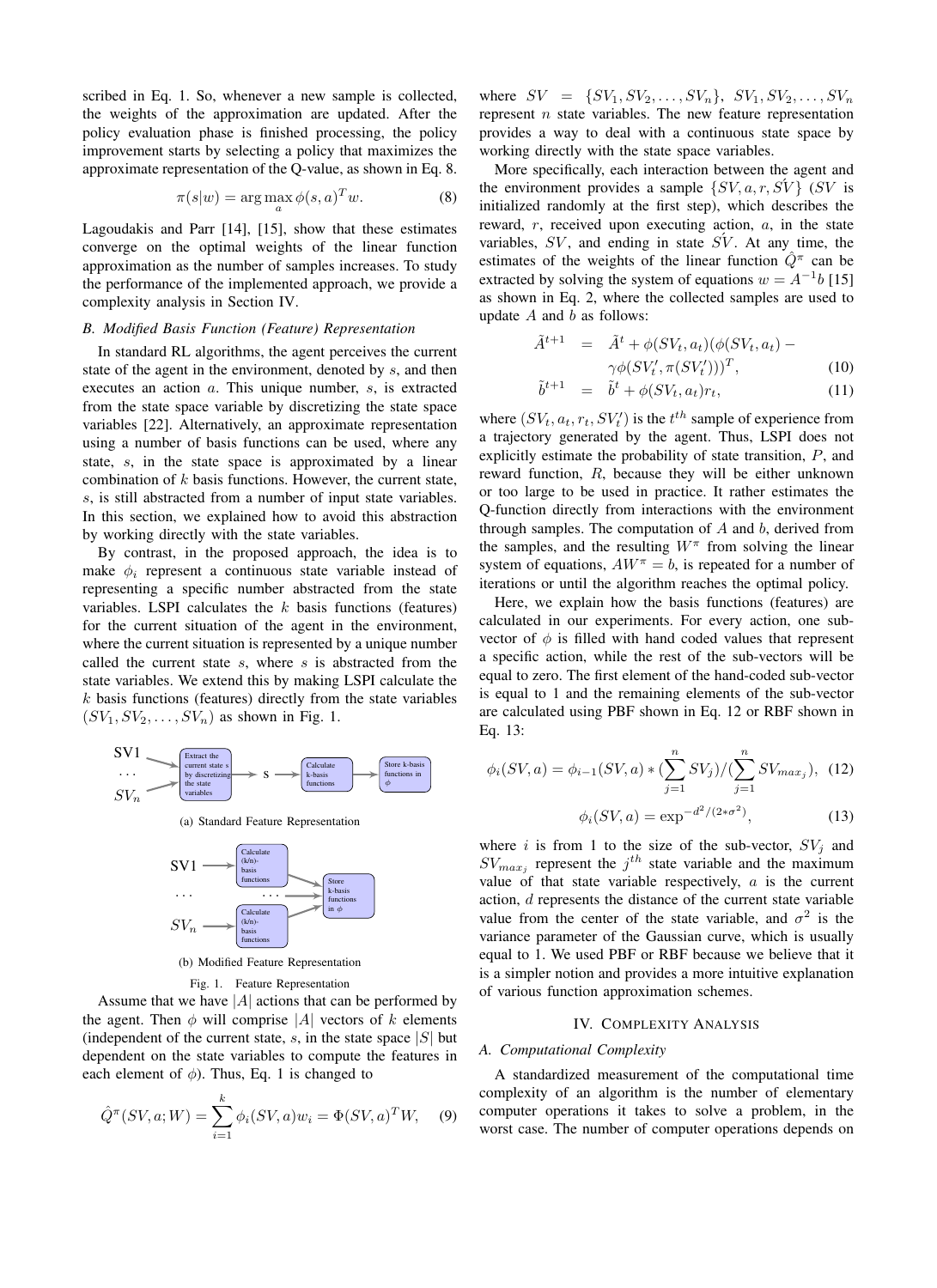the "size" of the problem. In the following paragraph, we will give the time complexity of some basic reinforcement learning approaches and the implemented approach.

The value iteration approach works by producing successive approximations of the optimal value function. Each iteration requires  $O({\{|S| \times |A|\}}^2)$  or faster if there is sparsity in the transition function [11]. However, the number of iterations required can grow exponentially as the discount factor approaches 1 and the number of states increases. Although, it costs  $O({\left\{|S| \times |A|\right\}}^2 + |S|^3)$  steps per iteration [11], policy iteration converges in less iterations than value iteration.

Value iteration and policy iteration approaches depend on the total number of states and actions, which make these approaches inapplicable for large or continuous state-action space. In our approach, the cost of each iteration of the approximate policy iteration is shown in Eq. [14:](#page-3-1)

<span id="page-3-1"></span>
$$
O(NB3 + NB2 + (NB2 * hm) + (NB * hm)), (14)
$$

where NB is the number of basis function used and  $NB \ll$  $|S|\times|A|$ , and hm represents the number of samples collected. In our experiments, we investigated the number of samples, hm, required to reach the optimal behavior. We tested for  $hm = 50$ , 100 or unlimited and observed that  $hm = 100$ or unlimited does not make a major difference compared to  $hm = 50$ . Therefore, we used  $hm = 50$  in our experiments (meaning that at each step, we collect one sample and 49 samples from the previous learning). Thus, the time complexity of approximate policy iteration is less than the value iteration and policy iteration approaches as shown in section [VI-A,](#page-6-0) and is not affected by the number of states.

## *B. Convergence Analysis*

The linear system of equation that is used to approximate the Q-value function can be re-written as follows [15]:

$$
\overbrace{\Phi^T(\Phi - \gamma P \Pi_\pi \Phi)}^{\mathcal{A}} \overbrace{w^\pi}^X = \overbrace{\Phi^T R}^b, \tag{15}
$$

<span id="page-3-2"></span>
$$
\Phi^T \Phi (I - \gamma P \Pi_\pi) w^\pi = \Phi^T R, \tag{16}
$$

$$
(I - \gamma P \Pi_{\pi}) w^{\pi} = (\Phi^T \Phi)^{-1} \Phi^T R. \quad (17)
$$

In general,  $\Phi^T \Phi$  is a non-singular matrix [9], [21]. Also, it is well known that  $(I - \gamma P\Pi_{\pi})$  is non-singular if, and only if,  $\|\gamma P\Pi_\pi\| < 1$ , where *I* is the identity matrix [9], [21]. Thus, the system shown in Eq. [15](#page-3-2) has a unique solution if, and only if,  $||P\Pi_{\pi}|| < \frac{1}{|\gamma|}$ . To find the solution of Eq. [15](#page-3-2) we need to compute the matrix  $A$  and  $b$  and this can be done by using Eqs. [10](#page-2-5) and [11.](#page-2-5) Thus, for convergence  $\|\phi(SV_t, a_t)(\phi(SV_t, a_t) - \gamma\phi(SV'_t, \pi(SV'_t)))^T\| < 1$ , where  $\|\phi\|$  < 1 satisfies the condition. This proves that the system in Eqs. [10](#page-2-5) and [11](#page-2-5) exists, and has a unique solution that converges for all values of  $\gamma \in (0, 1)$  [12], [9]. Note that, if the matrix  $A$  is singular, singular value decomposition is used to find the solution of the system.

Also, Lagoudakis and Parr [15] show that these estimates converge to the optimal weights of the linear function approximation as the number of samples increases.

## V. PROBLEM SPECIFICATION

<span id="page-3-0"></span>Parallel parking was selected as a testing problem for several reasons. Developing a robust automatic parallel parking controller for autonomous vehicles is an important task for both industrial and military applications, where the objective is to store autonomous vehicles efficiently when not in operation [26]. Parallel parking is a complicated task and difficult to learn, because the driver has to have a clear view of the parking space, other cars, pavements, and any obstacles. In addition, car parking is a non-linear dynamic system and high dimensional problem (3D or more).

Parallel parking of a real mobile robot consists of finding an optimal policy and the necessary input. The optimal policy connects the initial configuration to the final configuration and satisfies existing environment constraints. For developing an autonomous mobile robot system for factory use, control variables should be carefully selected for a smooth and safe movement of the robot between any two configurations. The next subsections describe the test task.

## <span id="page-3-3"></span>*A. Description of the performed state space*

The state space for parallel parking can be described as shown in Fig. [2\(a\),](#page-4-0) where  $L<sub>s</sub>$  and  $H<sub>p</sub>$  are the length and width of the parking slot respectively, and  $L$  and  $H$  are the length and width of the robot respectively. Two orange squares are used to represent two cars in the parking area as shown in Fig. [2\(a\).](#page-4-0) To speed up the learning process, a complex task can be learned more easily and efficiently if it is broken down into a sequence of simpler sub-tasks. The parallel parking state space is specified by three different target positions indicated by "A", "B" and "C" as shown in Fig. [2\(b\),](#page-4-1) Fig. [2\(c\)](#page-4-2) and Fig. [2\(d\),](#page-4-3) respectively. The parallel parking task is divided into three phases for the following reasons:

- Parallel parking involves localizing a sufficient parking bay, obtaining a convenient start location for the robot relative to the bay, and performing the parallel parking maneuver. In other words, learning to move forward until getting a point near the front car is the same idea as finding the optimal start location (hence the necessity of the first phase).
- During parallel parking, the robot will start moving backwards until it reaches the point near the back car and then starts moving forward to align itself in a parallel orientation, with respect to the front car. This validates the necessity of the second and third phases.

The maneuvering process can be completed with the following three phases. In the first phase, the mobile robot navigates forward from any location in the state space to reach the "A" position with orientation parallel to the parking space. The "A" position can be represented by the parameters of the mobile robot and parking space as  $(L_s + L, H_p + H)$ in the local state space coordinates.

To reach both the desired position and orientation simultaneously, the state space is represented using two variables  $\alpha \in [-50^{\circ}, 50^{\circ}]$  and  $\beta \in [-50^{\circ}, 50^{\circ}]$ , where  $\alpha$  is the angle between the robot heading and "A" position,  $\beta$  is the angle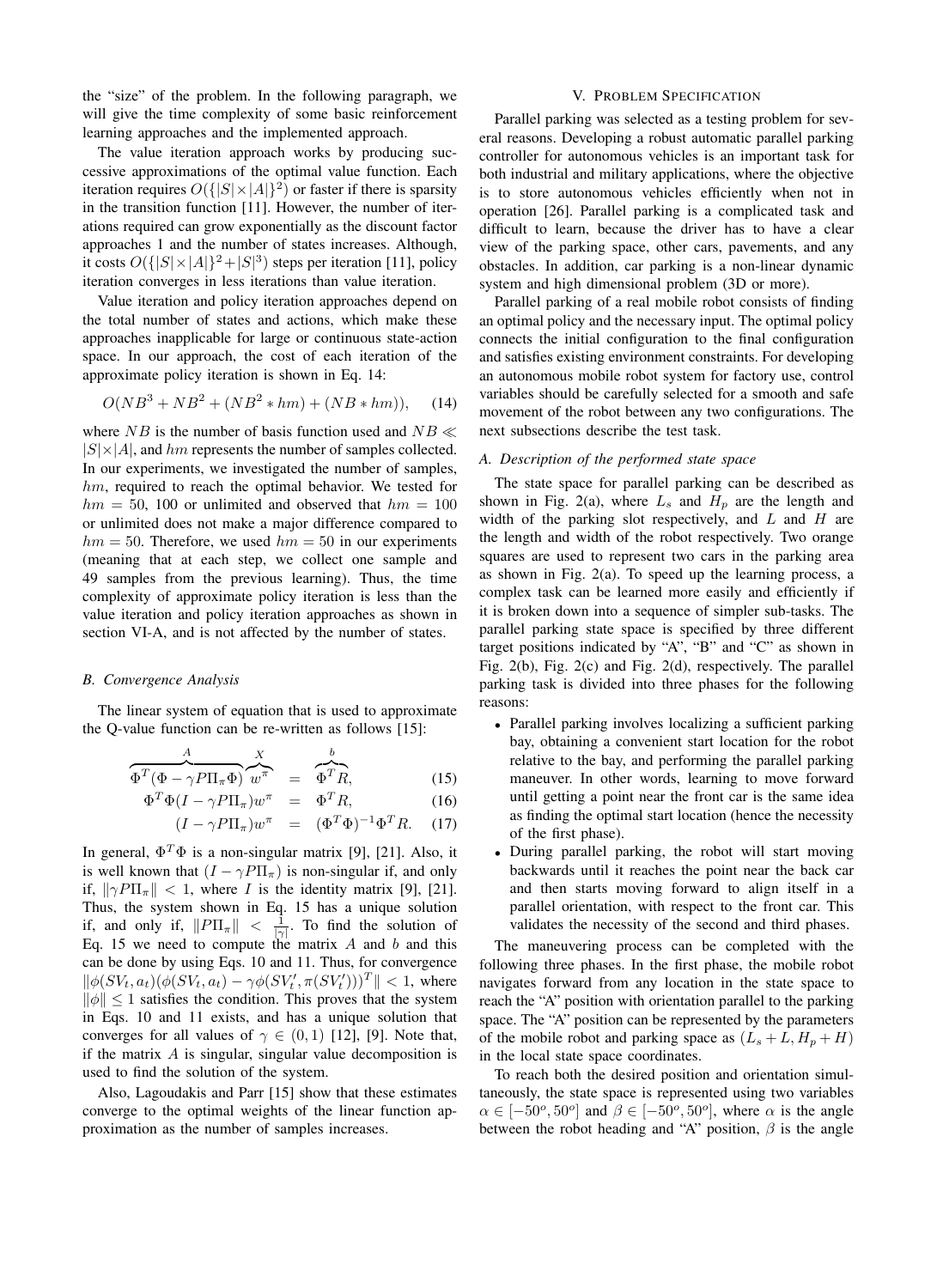<span id="page-4-1"></span><span id="page-4-0"></span>

<span id="page-4-3"></span><span id="page-4-2"></span>Fig. 2. State space representation of the parallel parking task.

between the parking state space width axes and perpendicular line to  $d$ , where  $d$  is the distance between the mobile robot and the goal for that phase, as shown in Fig. [2\(b\).](#page-4-1)

After reaching the "A" position, the second phase starts by driving in reverse until the mobile robot gets to the "B" position as shown in Fig. [2\(c\).](#page-4-2) In the second phase, the state space is represented using three variables  $\alpha \in [-50^{\circ}, 50^{\circ}],$  $\beta \in [-5^{\circ}, 50^{\circ}]$  and front distance ( $FD \in [0, 0.5]$ m), where  $\alpha$ is the angle between the robot back heading and "B" position,  $\beta$  is the angle between the parking space width axes and the perpendicular line to  $d$ , where  $d$  is the distance between the mobile robot and "B" position, and front distance  $(FD)$  is the distance of the robot from the front car. If  $FD$  is greater than 0.5m, the robot is in a safe area from hitting the front car. We fixed  $FD$  to less than 0.5cm to ensure that the robot learns its behavior near the front car but without touching/bumping it. We used  $\beta < -5^{\circ}$  (experimentally determined) to represent the pavement of the parking slot to avoid pavement detection. Any value of  $\beta < -5^{\circ}$  means the robot has hit the pavement.

The third phase is to park the mobile robot in the parking space with the required orientation. The state space is represented by three state variables  $\alpha \in [-50^{\circ}, 50^{\circ}],$  $\beta \in [-5^{\circ}, 50^{\circ}]$  and front distance  $(FD \in [0, 0.5]m)$  as shown in Fig. [2\(d\),](#page-4-3) where  $\alpha$  is the angle between the robot heading and "C" position,  $\beta$  is the angle between the parking space width axes and the perpendicular line to  $d$ , where  $d$ is the distance between the mobile robot and "C" position, and front distance  $(FD)$  is the distance of the robot from the front car. The goal is represented with the state space parameters  $(-7^{\circ} \le \alpha \le 7^{\circ}, -7^{\circ} \le \beta \le 7^{\circ}, \text{FD} > 200 \text{mm}).$ The robot can perform two actions, either turn right or turn left by  $5^{\circ}$  at each step. Also, the robot drives at a constant speed (forward in the 1st and 3rd phase, and backward in the 2nd phase).

To make the robot movement realistic, the robot is only allowed to turn while it is moving. The range of  $\alpha$  and  $\beta$ was restricted to match the reality. It is not realistic to park a vehicle with  $\alpha > 45^{\circ}$  or  $\alpha < -45^{\circ}$ . Also,  $\beta > 45^{\circ}$  or

 $\beta$  <  $-45^{\circ}$  means that the vehicle is too far from the car behind. The range of values of  $\alpha$  and  $\beta$  are selected as shown in Table [I.](#page-4-4)

TABLE I STATE SPACE PARAMETERS

<span id="page-4-4"></span>

| Parameter  | 1st Phase                                       | 2nd Phase                                                                         | 3rd Phase                          |  |  |
|------------|-------------------------------------------------|-----------------------------------------------------------------------------------|------------------------------------|--|--|
| $\alpha$   | $[-50^o, 50^o]$                                 | $[-50^o, 50^o]$                                                                   | $[-50^o, 50^o]$                    |  |  |
| $\beta$    |                                                 | $[-50^{\circ}, 50^{\circ}]$ $[-5^{\circ}, 50^{\circ}]$ $[-5^{\circ}, 50^{\circ}]$ |                                    |  |  |
| F D        |                                                 | $[0,50]$ cm                                                                       | $[0,50]$ cm                        |  |  |
|            | $(1)$ 120 if it gets to the goal,               |                                                                                   |                                    |  |  |
| Reward     | $(2)$ -1500 if it finishes outside state space, |                                                                                   |                                    |  |  |
|            | (3) equal to a value, this value is decreased   |                                                                                   |                                    |  |  |
|            | as $\alpha$ or $\beta$ increases                |                                                                                   |                                    |  |  |
| Goal State | Ready-to                                        | reverse-                                                                          | $\alpha = [-7^{\circ}, 7^{\circ}]$ |  |  |
|            | -reverse                                        | into-slot                                                                         | $\beta = [-7^{\circ}, 7^{\circ}]$  |  |  |
|            |                                                 |                                                                                   | $FD \geq 200$ mm                   |  |  |
| Control    | Two actions: turn right and turn left           |                                                                                   |                                    |  |  |
|            |                                                 |                                                                                   |                                    |  |  |

*B. State Space Variable Calculation Using Omnidirectional Vision*

In the real robot experiments, there are several options for vision sensors (single camera, stereo vision and omnidirectional camera). In our experiments, we need to detect two cars (orange squares to simplify the detection). Thus, a single camera is not useful if it cannot detect two distant objects. Stereo vision uses two cameras to detect two distant objects, which requires more image preprocessing time. So, we selected an omnidirectional camera for the square object detection and state space variable detection. However, the use of the omnidirectional camera raised another issue; the distortion and noise inherent from the omnidirectional images. The following paragraph explains how distortion was minimized.

The image resolution captured from our omnidirectional camera is  $2048 \times 2048$  pixels and the data had a 360degree field of view in the horizontal plane. Thus, the orange square will have an isosceles trapezoidal shape with curved upper and lower sides. From the experiments, we notice that the average length of the upper and lower curves was 115 and 97 pixels respectively. However, a curve with 115 or 97 pixels with respect to a circle with diameter=2048 and circumference=6433.98 can be approximated by a straight line. So, we assumed that the orange square will have an isosceles trapezoid shape with four straight sides, which helped us to neglect the distortion obtained from the captured image and avoid the extra processing time required to convert omnidirectional images to panoramic images.

The robot is equipped with a  $360^\circ$  omnidirectional camera shown in Fig. [8.](#page-7-1) The robot attempts to detect two orange squares (representing two cars to simplify the detection). Experimentally, we found that if the robot turns a specific amount it will cause the location of one orange square to change, depending on the direction of the turn, while the location of the other orange square will stay relatively fixed. Thus, we found that triangle T3 is approximately a mirror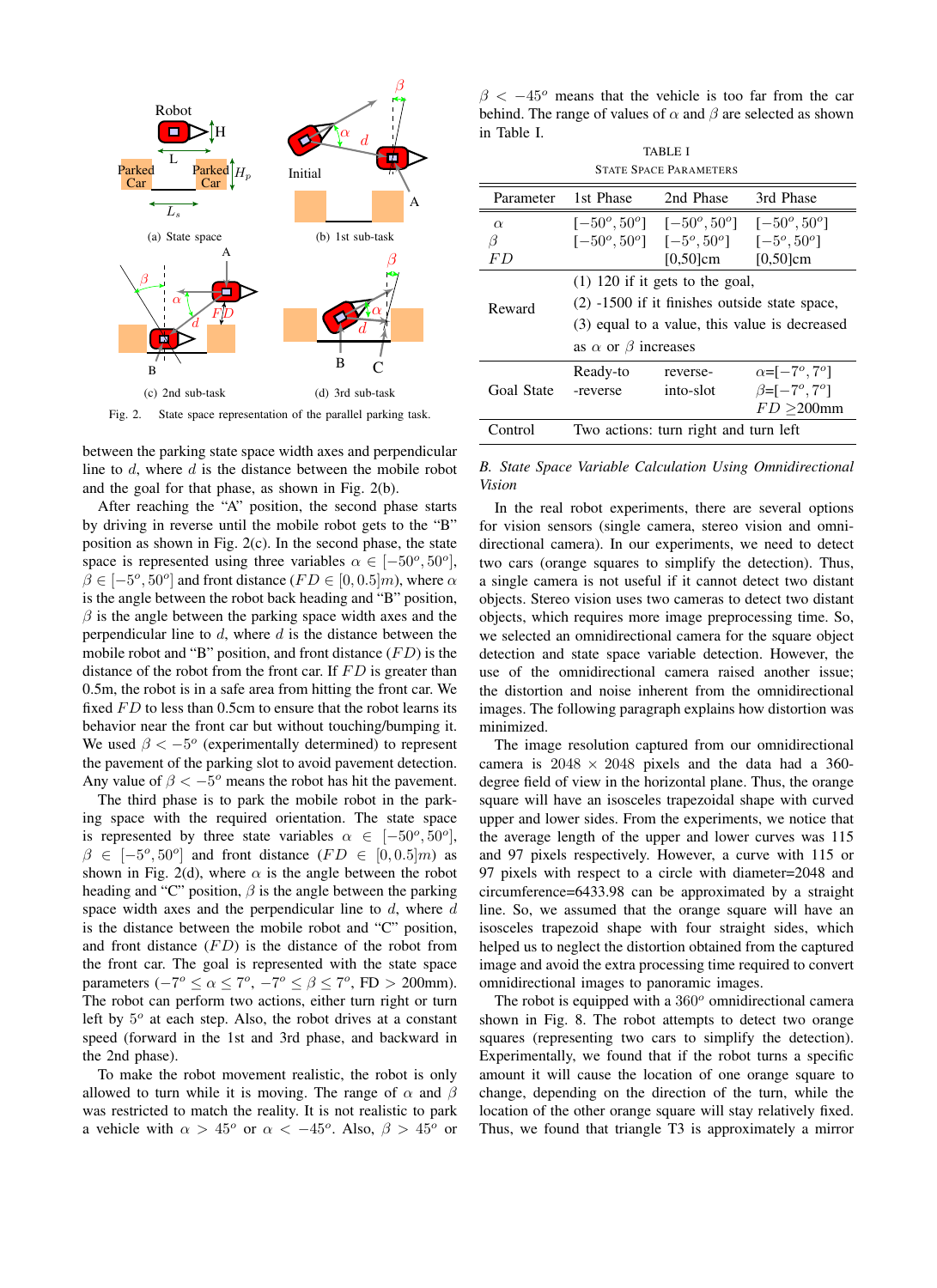of the triangle T1 in Fig. [3](#page-5-1) and Fig. [4.](#page-5-2) When the robot is between the two orange squares, as in the third phase as shown in Fig. [5,](#page-5-3) the location of the two orange squares is changing as the robot turns. So, we created a virtual triangle T3, which connects the intersection of the robot's x-axes and the y-axes of the car behind with the center of the front car, to make T3 a mirror of T1. The visual processing for the three phases of parallel parking introduced in Section [V-A](#page-3-3) is described as follows.

*1) First Phase:* After detecting the state space parameters, there are four cases for calculating  $\alpha$  and  $\beta$  as shown in Fig. [3.](#page-5-1) Using trigonometry,  $x_1 \& x_3$  can be easily calculated. Since the triangle, T3, is an approximate mirror of the triangle, T1, in either horizontal or vertical axes, we can calculate  $x_3$  from triangle T1 using the information obtained from the detected orange squares in the images. Now, the four cases are: (1)  $\alpha = x_1 + x_3$ ; (2)  $\alpha = x_1$ ; (3)  $\alpha = x_1 - x_3$ ; (4)  $\alpha = -(x_3 - x_1)$ .

For all cases,  $\beta$  can be calculated as follows:  $x_4 = 90 - x_1$ ,  $\beta = 90 - x_4$  because  $\beta$  is the angle between the parking state space width (vertical) axes and the perpendicular line to d.



<span id="page-5-1"></span>Fig. 3. Calculation of  $\alpha$  and  $\beta$  in the 1st phase using omni-directional camera. Orange blocks represent parked cars and drawn from view angle of the omnidirectional camera

*2) Second Phase:* After reaching the "A" position, there are four cases for calculating  $\alpha$  and  $\beta$  as shown in Fig. [4.](#page-5-2) For the first two cases, the triangle T3 is a mirror of triangle T1 in either horizontal or vertical axes. Thus,  $x_3$  can be calculated from T1. In case three and four, we can calculate  $x_1 \& x_3$  by simple trigonometry. The four cases are: (1)  $\alpha = x_1 + x_3$ ; (2)  $\alpha = x_1 - x_3$ ; (3)  $\alpha = -(x_3 - x_1)$ ; (4)  $\alpha = x_1$ . For all cases,  $\beta$  can be calculated as shown:  $x_4 = 90 - x_1$ ,  $\beta = 90 - x_4$ .

*3) Third Phase:* Finally, the third phase has two cases for calculating  $\alpha \& \beta$  as shown in Fig. [5.](#page-5-3) For both cases T1 is mirror of T3, so we can calculate  $x_3$  from T1. For the first case  $\alpha = x_1 + x_3$ , but for the second case  $\alpha = -(x_1 + x_3)$ . There is a special case in which both cars are aligned on the same axes which means that  $\alpha = 0$ . For both cases  $\beta$  can be calculated as  $x_4 = 90 - x_1$ ,  $\beta = 90 - x_4$ .



<span id="page-5-2"></span>Fig. 4. Calculation of  $\alpha$  and  $\beta$  in the 2nd phase using omni-directional camera. Orange blocks represent parked cars and drawn from view angle of the omnidirectional camera



<span id="page-5-3"></span>Fig. 5. Calculation of  $\alpha$  and  $\beta$  in the 3rd phase using omni-directional camera. Orange blocks represent parked cars and drawn from view angle of the omnidirectional camera

## VI. EXPERIMENTS AND RESULTS

<span id="page-5-0"></span>In our experiments, we compared the performance of the improved LSPI using two different types of basis functions, i.e. polynomial basis functions (PBF) and radial basis functions (RBF), with the pre-existing Dyna-Q and Q-learning algorithms [24] on the parallel parking task. To compare the performance of the proposed improvement using RBF and PBF, we performed 100 experiments and the average results are shown in Table [II.](#page-5-4)

TABLE II COMPARE RBF AND PBF

<span id="page-5-4"></span>

| <b>Basis</b>            | Order | Number of        | Average Number of |  |
|-------------------------|-------|------------------|-------------------|--|
| Function                |       | <b>Iteration</b> | Iterations over   |  |
|                         |       |                  | 100 experiments   |  |
| <b>PBF</b>              |       | 23-231           | 77                |  |
| <b>PBF</b>              |       | $3-9$            | 4.8               |  |
| <b>R</b> <sub>R</sub> F | N/A   | $2 - 3$          | 21                |  |

In the case of using PBF, we tested using polynomials of order 2 and 4. For PBF with order 2, LSPI required more than 27 iterations to converge for each state and sometimes did not select the correct value. While for the polynomial of order 4, LSPI required between 3 and 9 iterations to converge for each step. Thus, we used PBF of order 4 in our simulated experiments. In case of using RBF, we used the Gaussian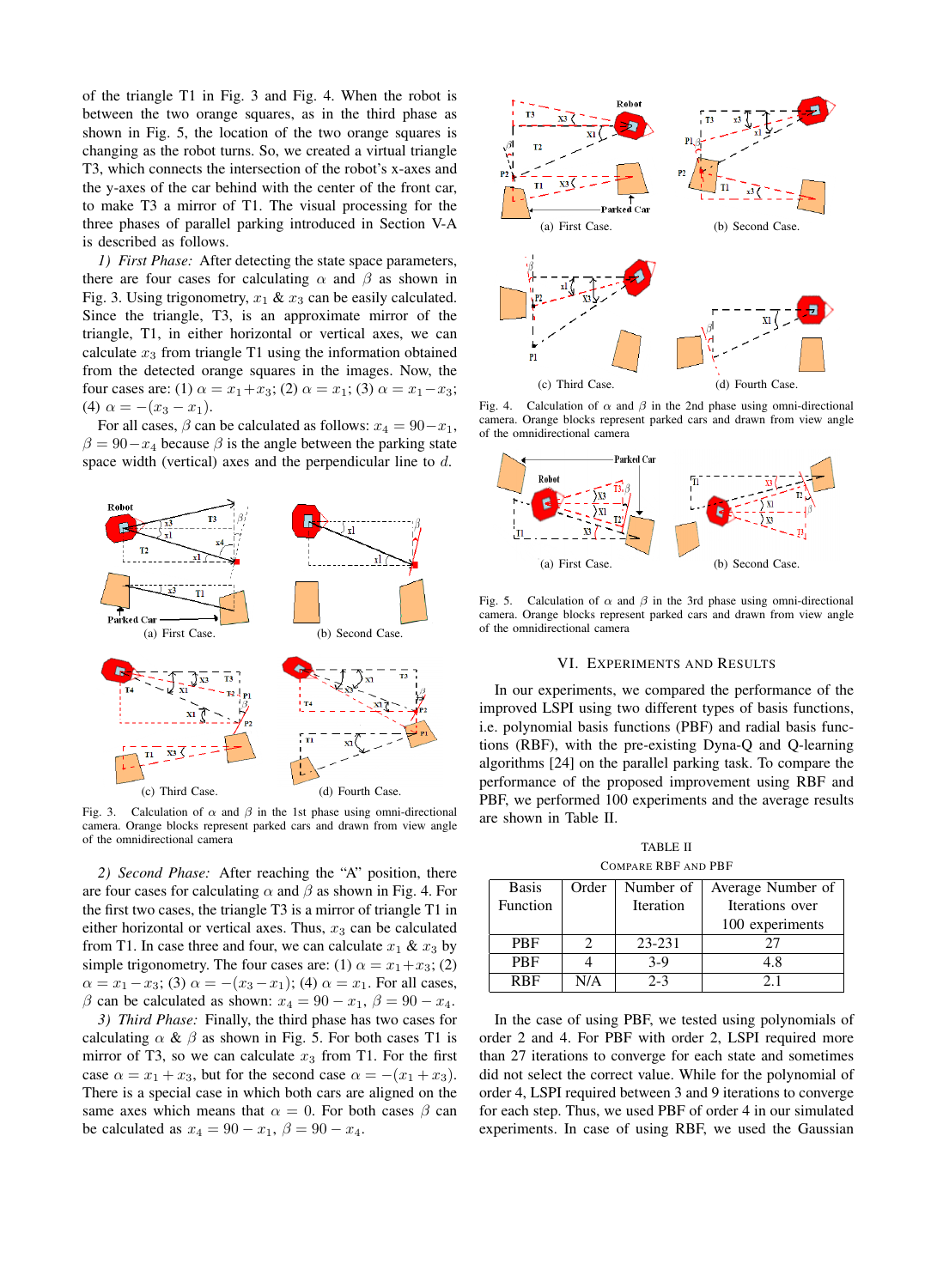function. Furthermore, LSPI with PBF requires from 3 to 9 iterations with an average 4.8 iterations to converge on the optimal policy, while LSPI with RBF requires from 2 to 3 iterations with an average 2.1 iterations. In order to gauge the efficiency of the algorithm, a series of real robot and simulated experiments were conducted. In the simulated experiments, for each algorithm and phase, we conducted 10 trials of learning and then performed 40 trials without learning to measure the performance of the learned behavior. This process was repeated until we reached 140 trials of learning.

# <span id="page-6-0"></span>*A. Computational Complexity*

To study the computational complexity of the implemented approach, we provided a formula to calculate the computational complexity for some of the reinforcement learning algorithms and the implemented approach in Section [IV.](#page-2-0) We used the third phase state space representation of the parallel parking task to show the computational complexity, as shown in Table [III.](#page-6-1) In Table [III,](#page-6-1) we compared different frameworks of learning in terms of the number of computational operations required for each iteration. These frameworks are value iteration (VI), policy iteration (PI) and least-squares policy iteration with continuous state space and fixed number of Actions (LSPI-CSFA). Value iteration (VI) and policy iteration (PI) approaches are not applicable on a continuous or large state space because it is hard to solve the policy iteration or value iteration equations if the number of states is large [22]. So for comparison purposes we discretized the state space for PI and VI, while we calculated the computational complexity for the implemented approach using continuous state variables (the first row of Table [III](#page-6-1) shows how the state space are discretized for PI and VI). Table [III](#page-6-1) shows that the number of computational operations required per iteration is greatly reduced using LSPI. In our experiments, we used  $hm = 50$ .

TABLE III PARALLEL PARKING COMPLEXITY

<span id="page-6-1"></span>

| Complexity           |                                                |                                                |                             |  |  |  |
|----------------------|------------------------------------------------|------------------------------------------------|-----------------------------|--|--|--|
| parameter            | VI                                             | PI                                             | <b>LSPI-CSFA</b>            |  |  |  |
| No. Of               | $\frac{\alpha_{max} - \alpha_{min}}{5} \times$ | $\frac{\alpha_{max} - \alpha_{min}}{5} \times$ | $\alpha$ .                  |  |  |  |
| State                | $\frac{\beta_{max}-\beta_{min}}{\times}$       | $\frac{\beta_{max}-\beta_{min}}{\times}$       | $\beta$ and                 |  |  |  |
| Calculation          | $\frac{FD_{max}-FD_{min}}{10}$                 | $\frac{FD_{max}-FD_{min}}{10}$                 | F D                         |  |  |  |
| No. Of State         | 1100                                           | 1100                                           | Continuous state            |  |  |  |
| Action               | Two actions                                    | Two actions                                    | Two actions                 |  |  |  |
|                      | $(5^{\circ}$ right or left)                    | $(5^{\circ}$ right or left)                    | $(5^{\circ}$ right or left) |  |  |  |
| NB                   |                                                |                                                | 10                          |  |  |  |
| Complexity           | Worst Case:                                    | Worst Case:                                    | Worst Case:                 |  |  |  |
| (Number of Computer) | 4,840,000                                      | 1,335,840,000                                  | for $hm = 50$ is 6600       |  |  |  |
| Operations)          |                                                |                                                | for $hm = 100$ is $12100$   |  |  |  |

# *B. Simulated Experiments*

All algorithms were compared using the number of successful attempts to reach the goal for each phase versus the number of learning trials. To test the performance of the approach over the number of learning trials, we conducted 10 trials of learning and then performed 40 trials without learning. To calculate the number of successful trials to reach the final goal, this process was repeated until we reached 140 trials of learning as shown in Fig. [6.](#page-6-2) The results given

<span id="page-6-2"></span>

<span id="page-6-3"></span>Fig. 7. Average Reward received (simulated experiments).

in Fig. [6](#page-6-2) show that LSPI results in superior performance and reduced time required to learn the parallel parking task, with fewer than 50 trials required to reach the optimal behavior.

# *C. Convergence speed*

At each episode, we measured the success rate of arriving at the final goal, as shown in Fig. [6,](#page-6-2) and the cumulative rewards of all the phases, as shown in Fig. [7](#page-6-3) for all algorithms.

From Fig. [6,](#page-6-2) we can conclude that LSPI with both types of basis functions takes significantly fewer iterations to reach the optimal behavior than Dyna-Q and Q-Learning. Also, Fig. [7](#page-6-3) shows that LSPI with both basis functions takes fewer iterations to reach the best trade-off than Dyna-Q and Q-Learning. Thus, LSPI with both basis functions converges much faster than Dyna-Q and Q-Learning. These results empirically confirmed our analysis that LSPI uses data more efficiently than Dyna-Q and Q-learning.

## *D. Real Robot Experiments*

The proposed approach was implemented on a real mobile robot (Pioneer P3-AT, as shown in Fig. [8\)](#page-7-1) to test the learning efficiency in real time. The robot is equipped with an omnidirectional camera (curved mirror & upward-pointing camera), and the method to calculate the state space variables from image was explained in Section [V.](#page-3-0) During the real time processing, the robot speed was restricted to 10 mm/sec for safety reasons. To test the performance of the approach over the number of learning trials, we stopped the learning every